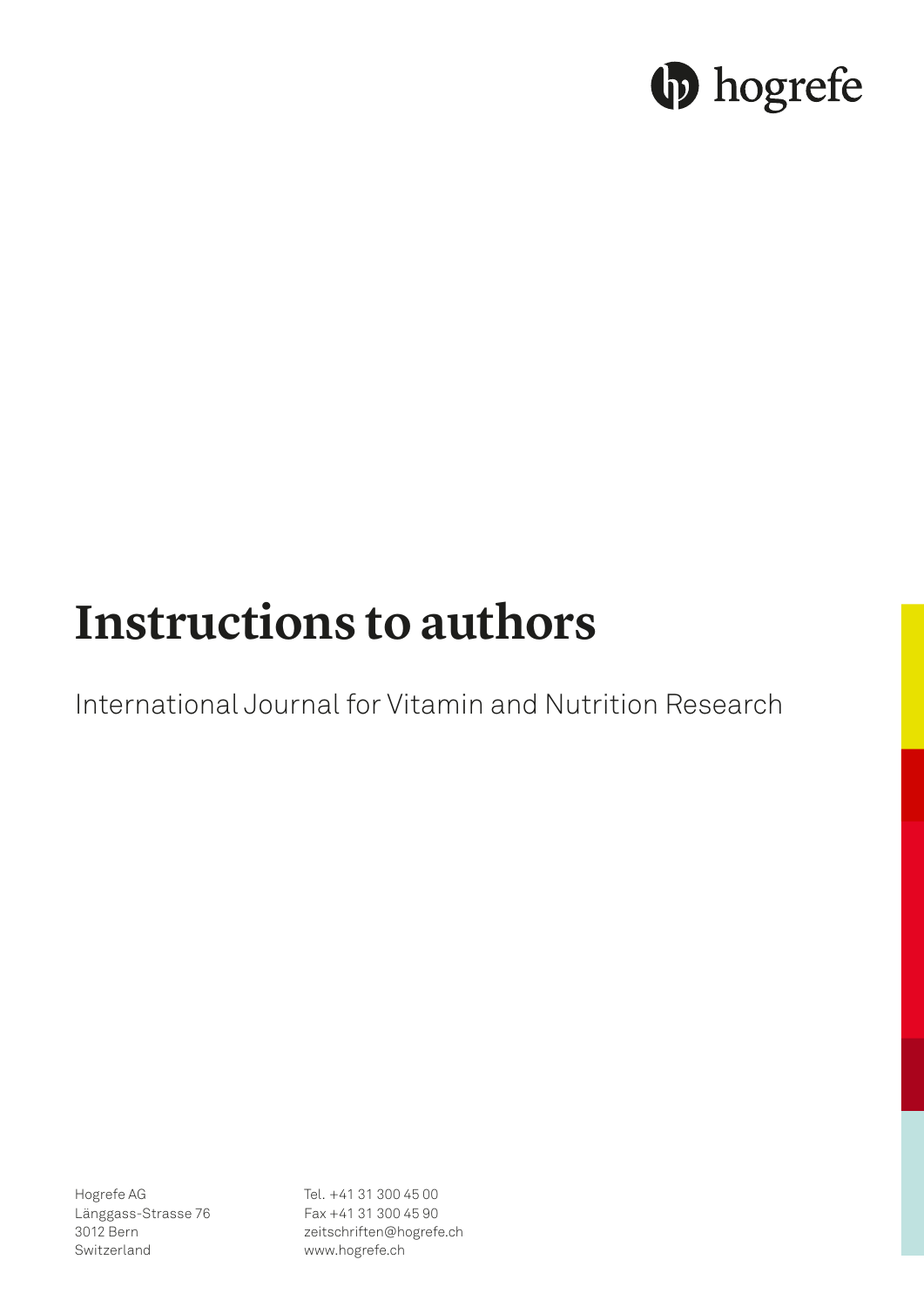## **General**

The International Journal for Vitamin and Nutrition Research publishes papers in the field of nutrition research that contain new and significant information of general interest. The primary focus of the journal is *vitamins, minerals, trace elements, and minor plant components*. Papers related to basic and clinical nutrition, nutritional epidemiology, diet and health, nutrition in prevention and therapy, dietetics, interaction of foodstuffs, nutritional pharmacology, analytic methods in nutrition, as well as on behavioral and psychological aspects and diet and nutrition will be considered. *Reviews, Meta-Analyses, Abstracts of meetings* and *Articles on nutritional recommendations* and *guidelines* are also encouraged, as are *Letters to the Editor* and *News and Views* articles *(see below for further information)*.

Only original papers will be considered. Submission of a manuscript implies that the same work has not been published and is not under consideration elsewhere. It is furthermore the responsibility of the corresponding author to obtain the agreement of all co-authors of the paper prior to submission to the journal. This should be stated in the letter accompanying the manuscript.

Authors are encouraged to **suggest three reviewers** for their papers, but the journal has no obligation to follow these suggestions. Authors may also indicate names of experts they wish to have excluded from the reviewing process. In order to allow the reviewers to assess possible overlaps with current research, the authors may include copies of their work either in press or under consideration in other journals. *Ethics of investigation on human subjects and animal trials:* In manuscripts describing research on humans and involving animals. the authors should include a statement that the protocol was reviewed and approved by the appropriate ethical committee – approval number should be supplied.

# **Preparation of manuscripts**

Authors should consult a recent issue of the journal to make themselves familiar with the general style and layout. Manuscripts must be written in clear and grammatically correct English (either American or British English). Contributors, particularly those not familiar with English usage, are encouraged to seek help from colleagues in the preparation of their work, preferably from native English speakers. Hogrefe has negotiated a 20% discount for authors who wish to have their manuscript professionally edited or translated into English by the experts at [Enago](https://www.enago.com/pub/hogrefe/) before submission. Please note that the service is independent of Hogrefe and use of it has no bearing on acceptance decisions made by individual journals. **Manuscripts that are not adequately** prepared and written in poor English will be returned to the authors. The text should be **doubled-spaced** (ca. 25–30 lines per page) on **numbered sheets** of uniform size with a margin of at least 2.5 cm on each side. **Pages must contain continuous line-numbering. Text size should be preferably 12 (Arial or Times New Roman).**

# **Original Communications**

These full-length papers are the normal form of publication. As a reference, most research papers are between five and seven printed pages and a full page of text contains approximately 300 words (space must be considered for tables and figures). In general, the overall length of original communications **should not exceed 7500 words**.

The text should be arranged in the following order:

#### **1. The First Page – Title Page**

Should contain a concise but informative title, typically **not exceeding 110 characters.** The use of **abbreviations should be avoided.** The authors' names should appear below the title with the first or middle name of each author spelled out in full. Next, the address of the laboratory (or laboratories) where the work was carried out (in the language of the country or in English) should be given together with the fax number of the institution and the e-mail address of the corresponding author. If the work was carried out in more than one laboratory, the names of the authors should be followed by superscript numbers, which should precede the names of the corresponding laboratories. The full postal address of the corresponding author including telephone, fax and e-mail must be given. A **running title not exceeding 60 letters** and spaces should be included.

#### **2. The Abstract**

**Must not exceed 250 words** and should be intelligible without reference to other parts of the paper. Specialized terms and abbreviations should be avoided. The abstract should give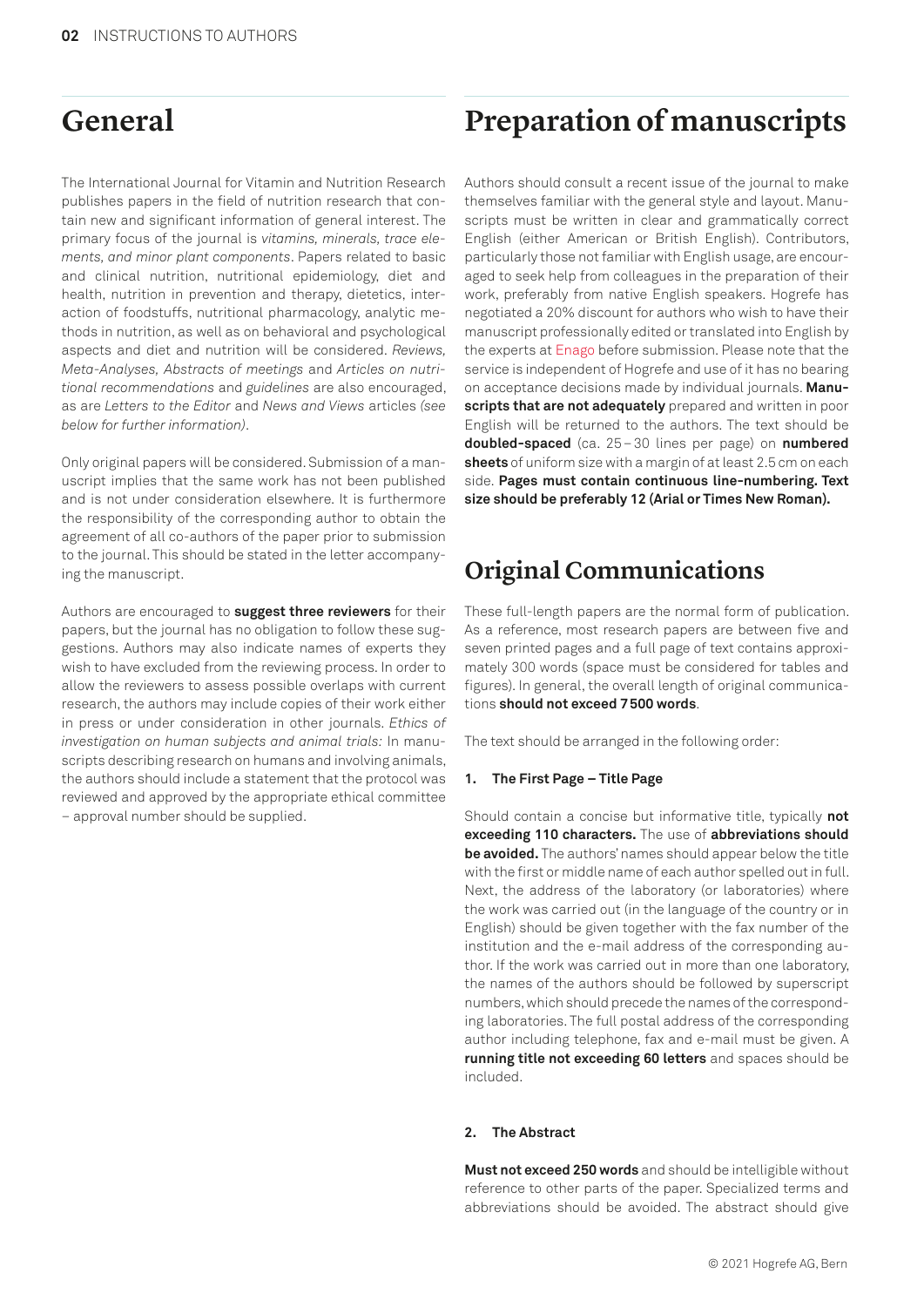both a qualitative but also a quantitative summary of the work, including **number of replicates or animal/human subjects** involved, and major results **(numbers and p-values)**, followed by a more general conclusion.

#### **3. Introduction**

The purpose of the work in relation to other research in the field should be briefly but clearly stated (research hypothesis must become clear), avoiding thereby an extensive review of the literature (**typically less than 2.5 pages** in length).

#### **4. "Materials and methods" or "Subjects and methods"**

This section should be brief but include enough information to permit repetition of the work. Origin of important materials and chemicals should be clearly stated (i.e. supplier with location). In order to abbreviate lengthy methods, **earlier references clearly describing the method** can be cited. This section must include a **description of data treatment /statistics.**

#### **5. Results**

Results may also be presented in tables or figures and especially **figures are encouraged to enhance reader-friendliness,** but many simple findings can be mentioned directly in the text. Results should be presented separately from the discussion. Reporting results in the text that are presented in figures/tables should be avoided.

*Tables:* Must carry a title and should be **included on separate sheets following the reference section** of the main manuscript, and be intelligible without reference to the text – abbreviations, and detailed explanations (e.g. number of replicates, statistical interpretation) should be moved to the footnotes.

*Figures:* Should be presented separately from the main manuscript and **be given after the tables.** One set of figures with lettering should be suitable for dublication, i.e. sharp glossy prints, drawings in black ink, good quality computer printouts or halftone figures. Figures should already be the size of their later reproduction. No more than one figure should be presented on each page.

Important note: **The sum of the number of figures and tables should not exceed 7** in one article.

**Figure legends (i.e. figure titles) should be included on a separate sheet** within the main manuscript following the table section and must be intelligible without having to consult the main text. Preferably, if generated with a separate program, figures should not be copied into word/excel etc. but be attached as e.g. JPEG, TIF or EPS files with a sufficiently high resolution of at least 300 dpi. Figures are reproduced in black and white. Print reproduction of coloured figures is possible but will be invoiced to the author at a charge of € 350.–. In

#### **6. Discussion**

The **discussion should be separate from the results.** It should not consist of a recapitulation of the results but deal with their interpretation. Excessive speculation should be avoided. Relevant literature should be cited. **Strengths and weaknesses** of the research should be briefly stated toward the end of the discussion. A brief summary or conclusive paragraph or sentence should finalize this chapter.

#### **7. Acknowledgments**

Should also contain a brief explanation on the role of each author and how they contributed to the work. In addition, relevant (financial) support should be given in detail.

#### **8. Conflicts of interest**

Conflicts of interest should be stated exactly. If there are no conflicts, this should also be mentioned, e.g. "The authors declare that there are no conflicts of interest".

#### **9. References**

Must be cited in the text by **numbers in square brackets,** e.g. [1], in numerical order of their citation. For original contributions, **no more than 60 references should be cited.** Authors must use the Vancouver Reference-Style for the references. Authors are encouraged to consider previous work published in the IntJVitNutrRes. In the reference list, they should be cited in numerical order as follows:

#### *Journals*

- Garner PW. Emotional competence and its influences on teaching. Educ Psychol Rev. 2010;22:297–321.
- Hinnant JB, Nelson JA, O'Brien M, Keane SP, Calkins SD, Cribbie R, et al. The interactive roles of parenting, emotion regulation and executive functioning in moral reasoning during middle childhood. Cogn Emot. 2013;27(8):1460–8. https://doi.org/10.1080/02699931.2013.7897922013

#### *Books*

- Jones AC. Book title. 11th ed. Philadelphia, PA: Elsevier Saunders; 1990.
- LeDoux, JE. The emotional brain. New York: Simon and Schuster; 1996.

#### *Articles in books*

Eccles JS, Adler TF, Futterman R, Goff SB, Kaczala CM, Meece JL, et al. Expectancies, values, and academic behaviors. In: Spence JT, editor. Achievement and achievement motives. San Francisco: Freeman; 1983. 75–146.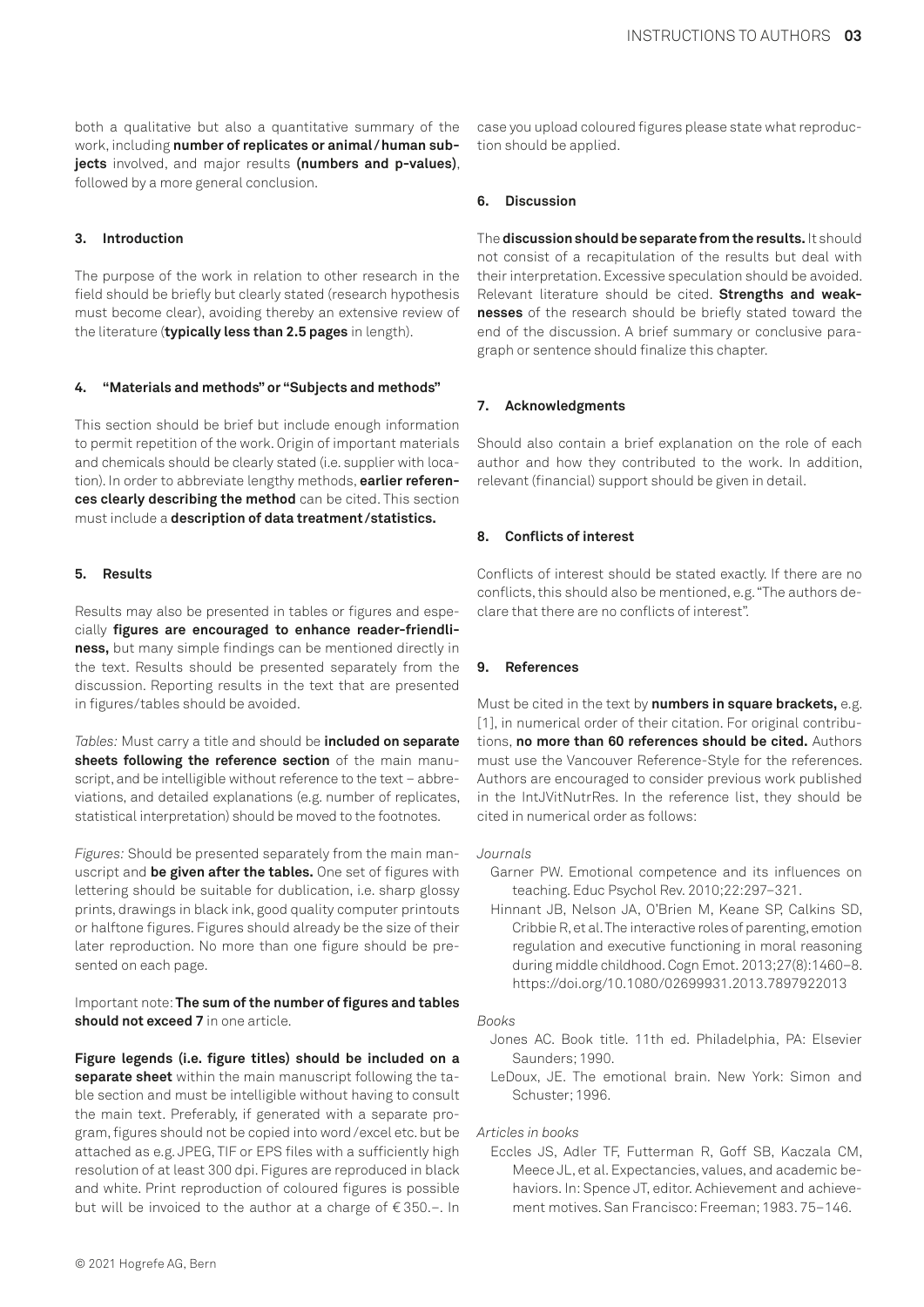Please use a new line for every reference. The DOI number should not be given, unless the article has not received paging yet and is in print.

#### **10. Electronic Supplementary Materials (ESM, not mandatory)**

In the case of very extensive or complex contributions, it is possible to publish manuscript parts with further and/or very detailed information, illustrations, or parts of the bibliography that do not necessarily have to appear in the printed article in the form of an electronic supplement.

Make sure that the file names listed here match the names of the submitted files. Please note that only the title and the description will appear in the article; the file name will not. It is for reference purposes only. Please ensure that any ESM submitted with the article are in compliance with the EU General Data Protection Regulation (GDPR).

### **Reviews**

May or may not be solicited by the Editorial Board, i.e. unsolicited reviews are also welcome. In this case, the authors may want to first consult the Editor-in-Chief and should enclose a short summary of the area they propose to cover. Both minireviews (with a rather recent focus) and exhaustive reviews can be accepted. **The total wording should not exceed 12.500 words.** For reviews, only the sections Introduction and Conclusions are mandatory. The way articles were selected (databases, times, language) should be explained.

#### **Abstracts and Proceedings**

*Abstracts and proceedings* of meetings can be considered for publication either as part of a regular issue or in a supplementum. For additional information please contact the Editor-in-Chief.

## **News and Views**

We invite the reader to send us extended **critical comments, opinions, summaries** of recent published findings, or **short research papers** of pilot character with significant findings.

These will be published, if selected, after an expedited reviewing by the associate editors and/or external reviewers. They will also be given a DOI number and will appear in the databases. There is no strict adherence required for a specific style, but we ask you to add page number, continuous line number, author name and institution, a title, preferably an abstract, an introduction, a reference section (if appropriate, but

limited to a max. of 25), and format the text with double spaces as in manuscript form, with **no more than 2500 words,** but preferably less. A table or figure (no more than three combined) should be included, but copyright issues have to be clarified, e.g. permission for reproduction should be obtained by the author prior to submission.

### **Letter to the Editor**

Should concern a current topic in the area of diet, food items, nutrition, and health, a previous article in the Journal, or another remarkable event influencing this research field, including important work published elsewhere. Also a brief research hypothesis could be stated here, but **own research data cannot be published.** An expedited reviewing by the Editor(s) will be conducted. If selected, Letters to the Editor will also be given a DOI number and will appear in the databases. The following aspects should be included:

- Title
- List of author(s)
- Affiliation of author(s)
- Main text, which may be divided into sub-sections
- References, if any.

Letters to the Editor should be **limited to 800 words,** including references.

# **Procedure for Submission**

Manuscripts must be submitted in the online submission system Editorial Manager® on: www.editorialmanager.com/ IJVNR. The online manuscript submission and review system offers easy and straightforward login and submission procedures. This system supports a wide range of submission file formats: for manuscripts – Word, Word-Perfect, RTF, TXT and LaTex; for figures – TIFF, GIF, JPEG, EPS, PPT, and Postscript. Please follow the online instructions for submission. Should you have any technical queries regarding this process, please contact: torsten.bohn@gmx.ch.

# **Galley Proofs**

One galley proof will be sent to the corresponding author. Changes of content or stylistic changes may only be made in very exceptional cases in the galley proofs and will result in a double-check by the Editor-in-Chief and delays in the publishing process of the article. Corrections that exceed 5% of the typesetting cost will be invoiced to the authors.